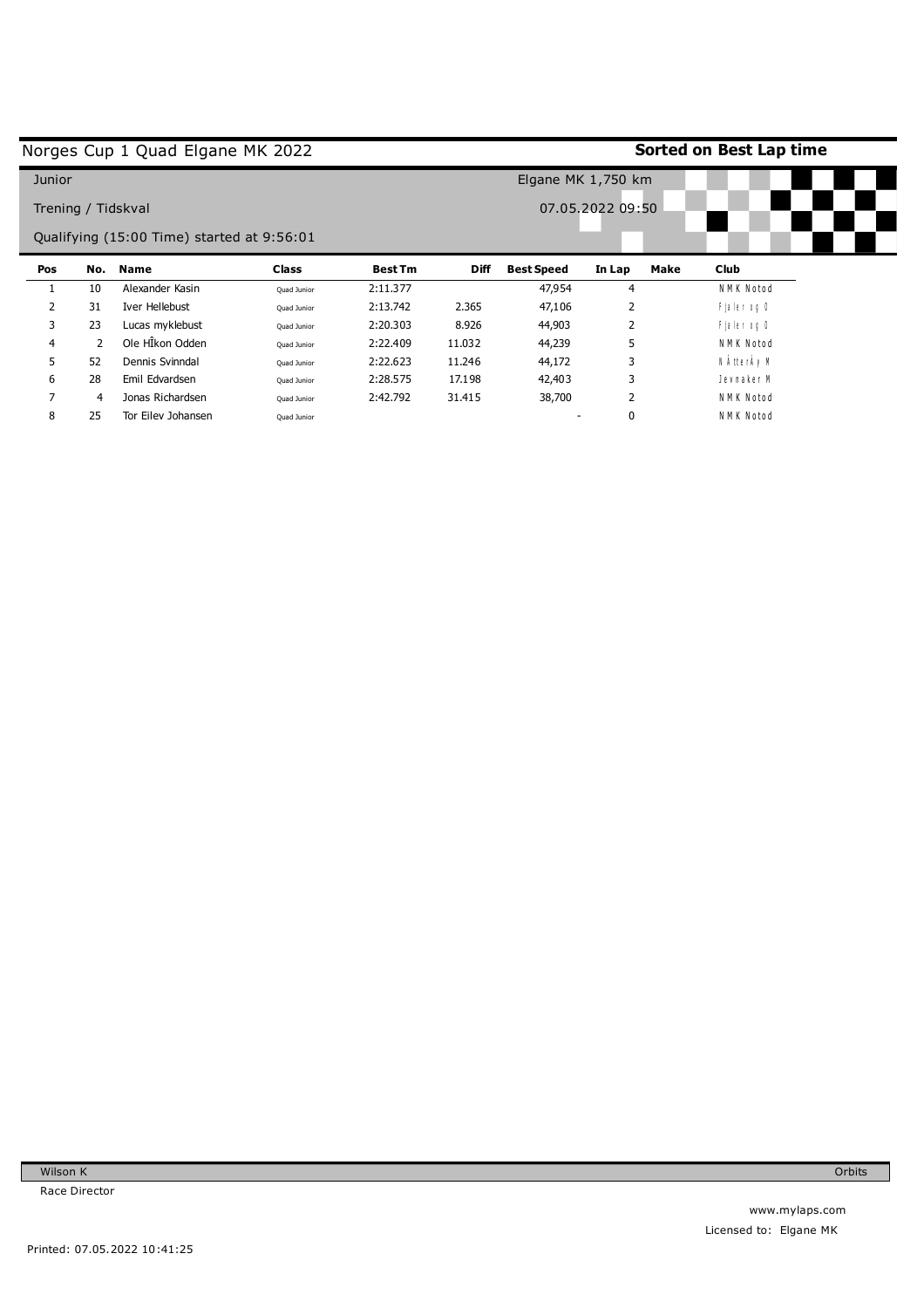|                |                | Norges Cup 1 Quad Elgane MK 2022            |                            |              |        |                      |             | <b>Sorted on Laps</b>  |            |
|----------------|----------------|---------------------------------------------|----------------------------|--------------|--------|----------------------|-------------|------------------------|------------|
| Junior         |                |                                             |                            |              |        | Elgane MK $1,750$ km |             |                        |            |
| Heat 1         |                |                                             |                            |              |        | 07.05.2022 12:15     |             |                        |            |
|                |                | Race (15:00 and 2 Laps) started at 12:14:23 |                            |              |        |                      |             |                        |            |
| Pos            | No.            | <b>Name</b>                                 | <b>Club</b>                | <b>Class</b> | Laps   | <b>Best Tm</b>       | <b>Diff</b> | <b>Total Tm</b>        | ints<br>25 |
| $\overline{2}$ | 10<br>31       | Alexander Kasin                             | <b>NMK Notodden</b>        | Quad Junior  | 8<br>8 | 2:08.148             | 36.516      | 20:01.897<br>20:38.413 | 22         |
|                |                | Iver Hellebust                              | Fialer og Omegn Motorsport | Quad Junior  |        | 2:08.208             |             | 21:14.221              | 20         |
| 3              | 52             | Dennis Svinndal                             | NAtterAy Motorsportklubb   | Quad Junior  | 8      | 2:19.925             | 1:12.324    |                        |            |
|                |                |                                             |                            |              |        |                      |             |                        |            |
| 4              | 28             | Emil Edvardsen                              | Jevnaker Motorklubb        | Quad Junior  | 8      | 2:20.555             | 1:20.630    | 21:22.527              | 18         |
| 5              | $\overline{2}$ | Ole HÎkon Odden                             | NMK Notodden               | Quad Junior  | 8      | 2:21.552             | 1:25.011    | 21:26.908              | 16         |
| 6              | 25             | Tor Eiley Johansen                          | NMK Notodden               | Ouad Junior  | 8      | 2:22.278             | 1:29.584    | 21:31.481              | 15         |
|                | 23             | Lucas myklebust                             | Fjaler og Omegn Motorsport | Quad Junior  | 8      | 2:14.210             | 1:42.083    | 21:43.980              | 14         |
| 8              | 54             | Oliver Fielle                               | Sykkylven MK               | Quad Junior  | 8      | 2:16.362             | 1:55.306    | 21:57.203              | 13         |



Licensed to: Elgane MK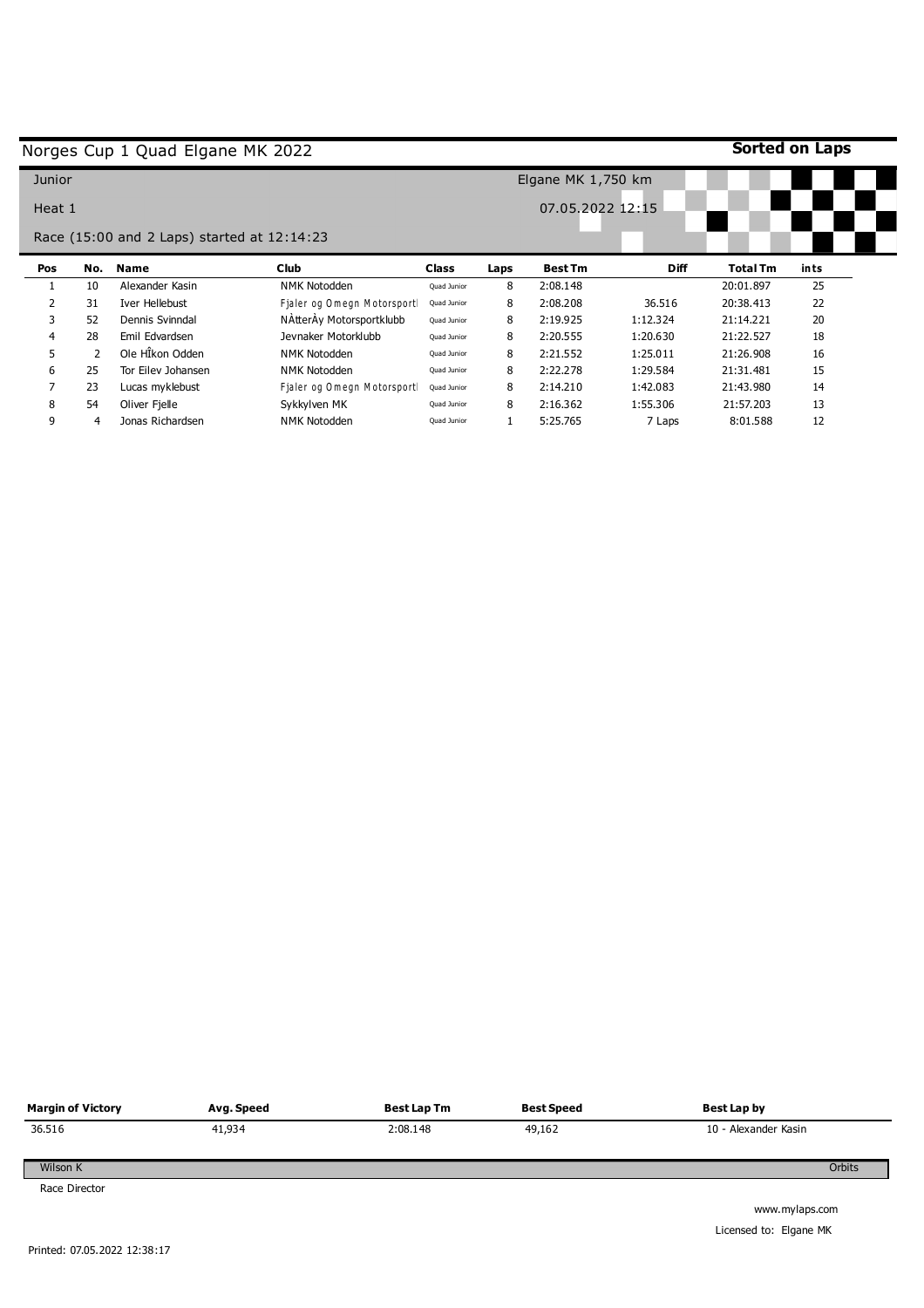|        |     | Norges Cup 1 Quad Elgane MK 2022            |                            |                      |      |                  |             | <b>Sorted on Laps</b> |      |
|--------|-----|---------------------------------------------|----------------------------|----------------------|------|------------------|-------------|-----------------------|------|
| Junior |     |                                             |                            | Elgane MK $1,750$ km |      |                  |             |                       |      |
| Heat 2 |     | Race (15:00 and 2 Laps) started at 15:15:41 |                            |                      |      | 07.05.2022 15:00 |             |                       |      |
| Pos    | No. | <b>Name</b>                                 | <b>Club</b>                | <b>Class</b>         | Laps | <b>Best Tm</b>   | <b>Diff</b> | <b>Total Tm</b>       |      |
|        |     |                                             |                            |                      |      |                  |             |                       | ints |
|        | 10  | Alexander Kasin                             | <b>NMK Notodden</b>        | Quad Junior          | 7    | 2:14.261         |             | 18:45.993             | 25   |
|        | 52  | Dennis Svinndal                             | NAtterAy Motorsportklubb   | Quad Junior          |      | 2:22.442         | 19.313      | 19:05.306             | 22   |
| 3      | 54  | Oliver Fielle                               | Sykkylven MK               | Quad Junior          | 7    | 2:24.415         | 45.306      | 19:31.299             | 20   |
| 4      | 25  | Tor Eilev Johansen                          | NMK Notodden               | Quad Junior          | 7    | 2:20.402         | 46.150      | 19:32.143             | 18   |
| 5      | 2   | Ole HÎkon Odden                             | NMK Notodden               | Quad Junior          |      | 2:26.896         | 2:28.415    | 21:14.408             | 16   |
| 6      | 23  | Lucas myklebust                             | Fialer og Omegn Motorsport | Quad Junior          | 6    | 1:35.371         | 1 Lap       | 18:44.176             | 15   |

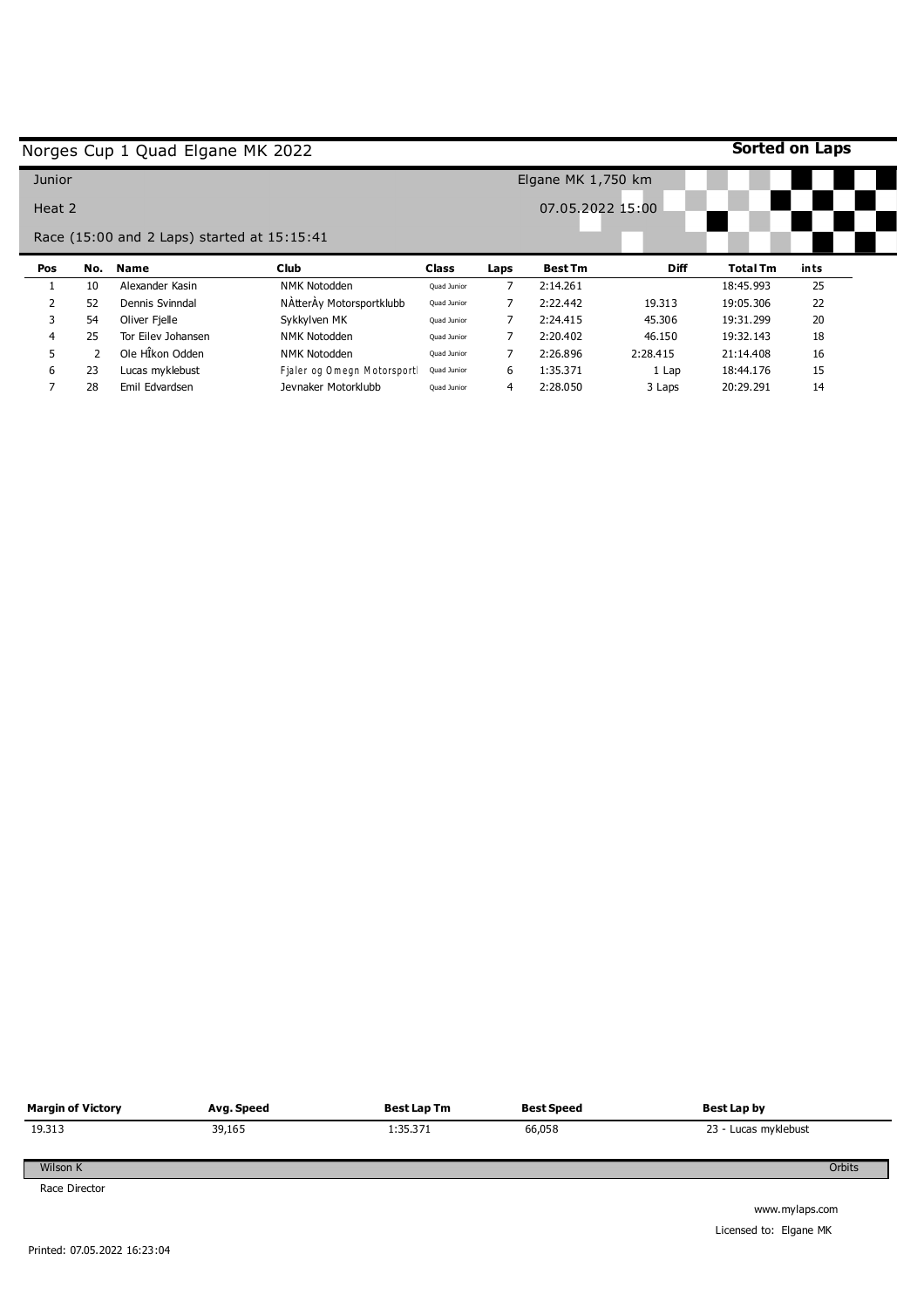| Junior |     |                    |                                 |      | Elgane MK 1,750 km |     |               |                     |  |
|--------|-----|--------------------|---------------------------------|------|--------------------|-----|---------------|---------------------|--|
|        |     | Sammenlagt Junior  |                                 |      |                    |     |               |                     |  |
|        |     |                    |                                 |      |                    |     |               |                     |  |
|        |     |                    |                                 |      |                    |     |               |                     |  |
| Pos    | No. | Name               | Club                            | Make | Class              | R1. | R2.           | <b>Total points</b> |  |
|        | 10  | Alexander Kasin    | NMK Notodden                    |      | Quad Junior        | 25  | 25            | 50                  |  |
|        | 52  | Dennis Svinndal    | NAtterAy Motorsportklubb        |      | Quad Junior        | 20  | 22            | 42                  |  |
| 3      | 54  | Oliver Fjelle      | Sykkylven MK                    |      | Quad Junior        | 13  | 20            | 33                  |  |
|        | 25  | Tor Eilev Johansen | NMK Notodden                    |      | Quad Junior        | 15  | 18            | 33                  |  |
|        |     | Ole HÎkon Odden    | NMK Notodden                    |      | Quad Junior        | 16  | 16            | 32                  |  |
| b      | 28  | Emil Edvardsen     | Jevnaker Motorklubb             |      | Quad Junior        | 18  | 14            | 32                  |  |
|        | 23  | Lucas myklebust    | Fjaler og Omegn Motorsportklubb |      | Quad Junior        | 14  | 15            | 29                  |  |
|        |     |                    |                                 |      |                    |     |               |                     |  |
| 8      | 31  | Iver Hellebust     | Fjaler og Omegn Motorsportklubb |      | Quad Junior        | 22  | $\frac{1}{2}$ | 22                  |  |

Wilson K Race Director

### Printed: 07.05.2022 16:22:29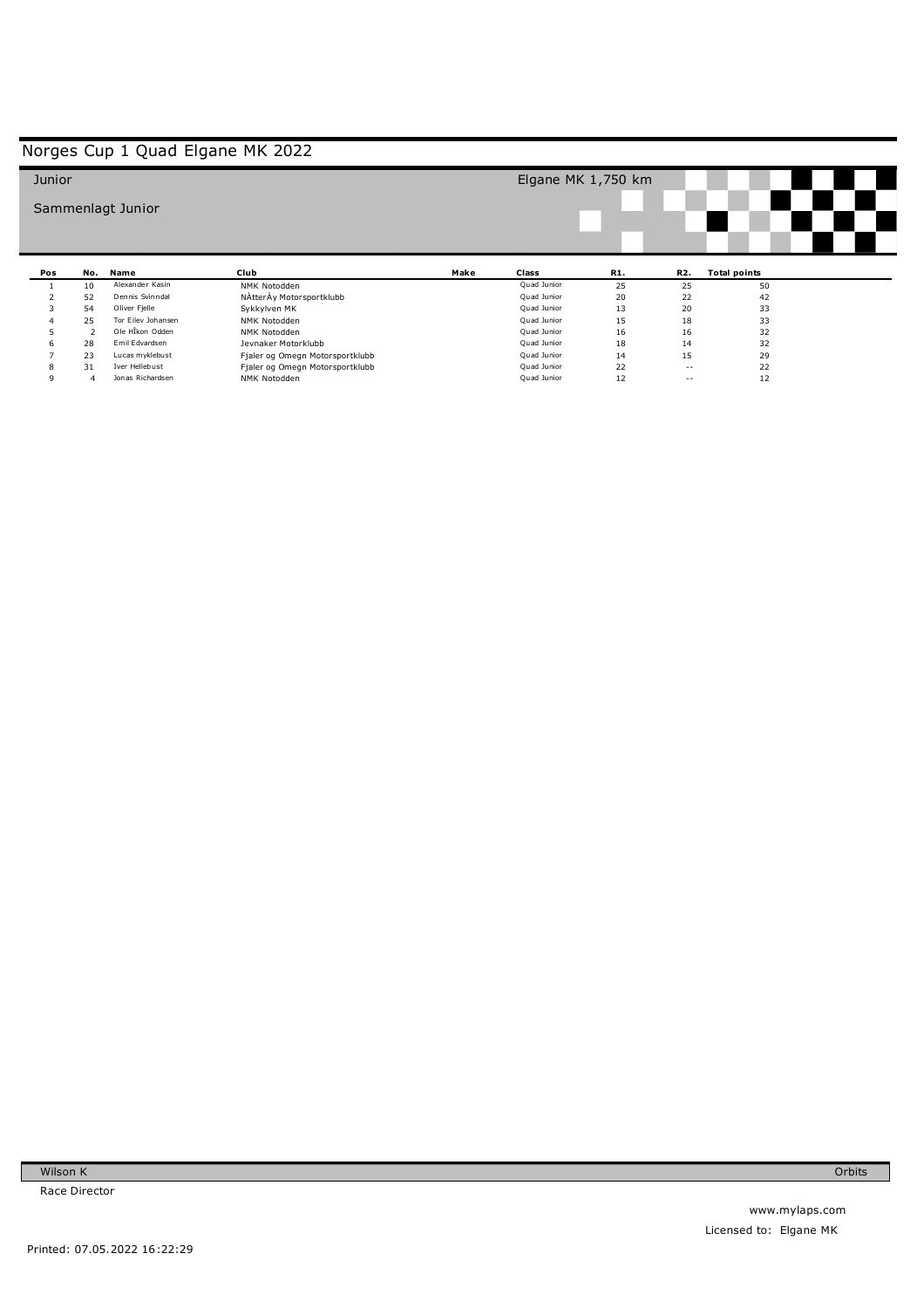|     |                    | Norges Cup 1 Quad Elgane MK 2022            |              |                |                    | Sorted on Best Lap time |                  |             |  |  |
|-----|--------------------|---------------------------------------------|--------------|----------------|--------------------|-------------------------|------------------|-------------|--|--|
|     | Quad Open A        |                                             |              |                | Elgane MK 1,750 km |                         |                  |             |  |  |
|     | Trening / Tidskval |                                             |              |                |                    |                         | 07.05.2022 10:30 |             |  |  |
|     |                    | Qualifying (20:00 Time) started at 10:33:36 |              |                |                    |                         |                  |             |  |  |
|     |                    |                                             |              |                |                    |                         |                  |             |  |  |
| Pos | No.                | <b>Name</b>                                 | <b>Class</b> | <b>Best Tm</b> | <b>Diff</b>        | <b>Best Speed</b>       | Make<br>In Lap   | <b>Club</b> |  |  |
|     | 58                 | Christopher TverÎen                         |              | 1:54.245       |                    | 55,145                  | 6                | NMK Notod   |  |  |
| 2   | 32                 | Tarald Hellebust                            |              | 1:56.164       | 1.919              | 54,234                  | ⇁                | Fjaler og O |  |  |
| 3   | 294                | Joakim Granli                               |              | 1:58.806       | 4.561              | 53,028                  | 6                | NMK Aursk   |  |  |
| 4   | 69                 | Odin Michal Fjelle                          |              | 1:59.257       | 5.012              | 52,827                  | 5                | Sykkylven I |  |  |
| 5.  | 8                  | Lasse Hadland                               |              | 2:00.656       | 6.411              | 52,215                  | 3                | Elgane Mot  |  |  |
| 6   | 128                | Lars Holmen                                 |              | 2:03.714       | 9.469              | 50,924                  |                  | Jevnaker M  |  |  |

19.652 47,051 5

2:13.897

### Printed: 07.05.2022 10:54:56

Wilson K Race Director

7

84 Fredric SunnanÎ

Orbits

 $F$  littig  $M$  o to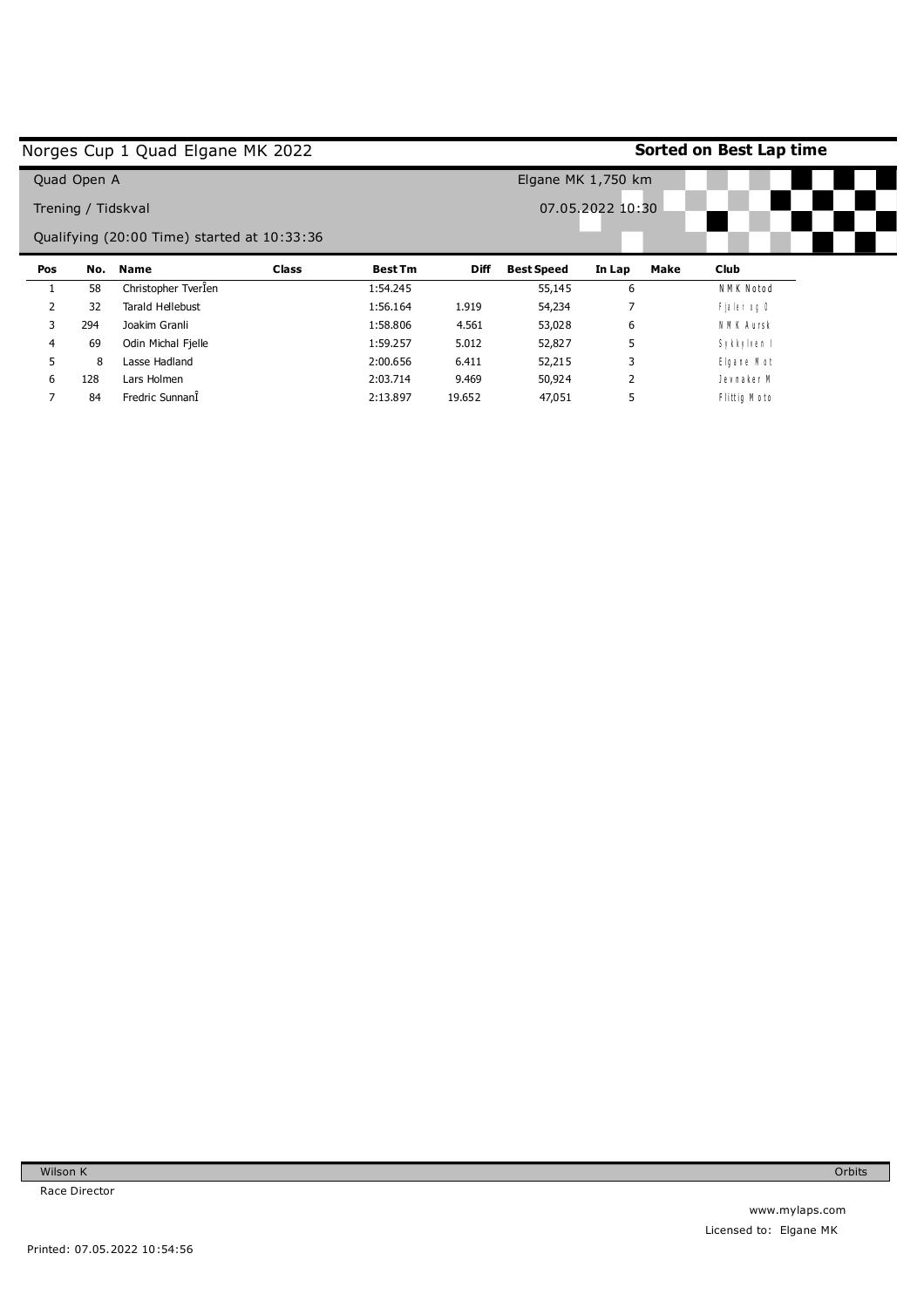|                |             | Norges Cup 1 Quad Elgane MK 2022            |                            |              |                    |                  |             | Sorted on Laps  |      |
|----------------|-------------|---------------------------------------------|----------------------------|--------------|--------------------|------------------|-------------|-----------------|------|
|                | Quad Open A |                                             |                            |              | Elgane MK 1,750 km |                  |             |                 |      |
| Heat 1         |             |                                             |                            |              |                    | 07.05.2022 13:05 |             |                 |      |
|                |             | Race (20:00 and 2 Laps) started at 13:14:14 |                            |              |                    |                  |             |                 |      |
| Pos            | No.         | Name                                        | <b>Club</b>                | <b>Class</b> | Laps               | <b>Best Tm</b>   | <b>Diff</b> | <b>Total Tm</b> | ints |
|                | 58          | Christopher Tverlen                         | <b>NMK Notodden</b>        |              | 12                 | 1:56.340         |             | 25:38.542       | 25   |
|                |             |                                             |                            |              |                    |                  |             |                 |      |
| $\overline{2}$ | 32          | Tarald Hellebust                            | Fjaler og Omegn Motorsport |              | 12                 | 1:59.639         | 41.775      | 26:20.317       | 22   |
| 3              | 294         | Joakim Granli                               | NMK Aurskog HAland         |              | 12                 | 1:59.723         | 45.733      | 26:24.275       | 20   |
| 4              | 128         | Lars Holmen                                 | Jevnaker Motorklubb        |              | 11                 | 2:00.829         | 1 Lap       | 26:51.220       | 18   |
| 5.             | 84          | Fredric SunnanÎ                             | Flittig Motocross Atv      |              | 10                 | 2:16.585         | 2 Laps      | 25:41.152       | 16   |
| 6              | 8           | Lasse Hadland                               | Elgane Motorsykkelklubb    |              | 6                  | 2:02.987         | 6 Laps      | 27:58.455       | 15   |

| <b>Margin of Victory</b> | Avg. Speed | Best Lap Tm | <b>Best Speed</b> | Best Lap by              |
|--------------------------|------------|-------------|-------------------|--------------------------|
| 41.775                   | 49,137     | 1:56.340    | 54,152            | 58 - Christopher Tverlen |
| Wilson K                 |            |             |                   | Orbits                   |
| Race Director            |            |             |                   | www.mvlaps.com           |

mylaps.co Licensed to: Elgane MK  $\overline{\phantom{a}}$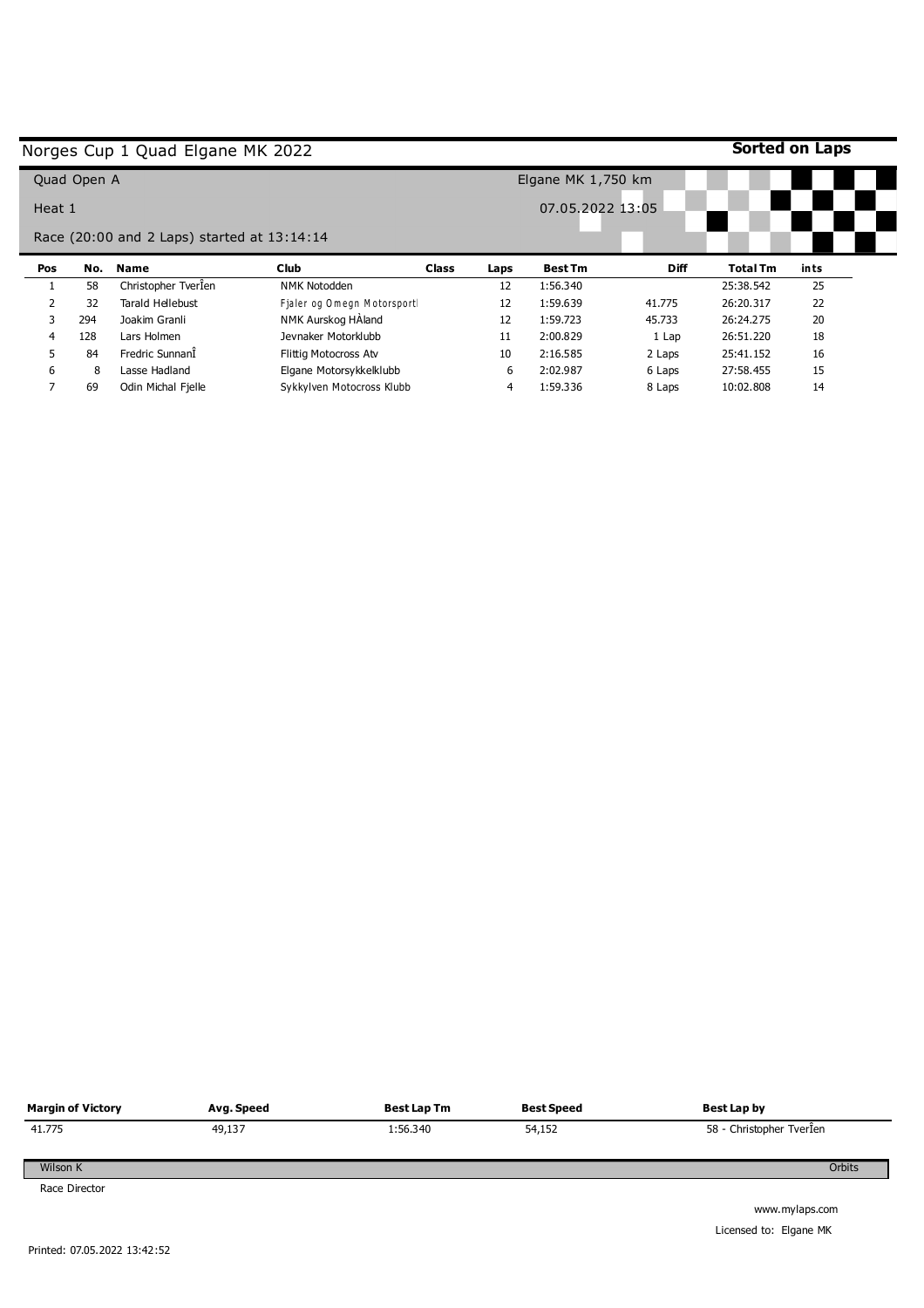|        |             | Norges Cup 1 Quad Elgane MK 2022            |                            |              |                    |                  |             | Sorted on Laps  |      |
|--------|-------------|---------------------------------------------|----------------------------|--------------|--------------------|------------------|-------------|-----------------|------|
|        | Quad Open A |                                             |                            |              | Elgane MK 1,750 km |                  |             |                 |      |
| Heat 2 |             |                                             |                            |              |                    | 07.05.2022 15:50 |             |                 |      |
|        |             | Race (20:00 and 2 Laps) started at 16:13:08 |                            |              |                    |                  |             |                 |      |
| Pos    | No.         | <b>Name</b>                                 | <b>Club</b>                | <b>Class</b> | Laps               | <b>Best Tm</b>   | <b>Diff</b> | <b>Total Tm</b> | ints |
|        |             |                                             |                            |              |                    |                  |             |                 |      |
|        | 58          | Christopher Tverlen                         | <b>NMK Notodden</b>        |              | 12                 | 1:56.063         |             | 25:43.507       | 25   |
|        | 294         | Joakim Granli                               | NMK Aurskog HAland         |              | 12                 | 1:58.966         | 21.038      | 26:04.545       | 22   |
| 3      | 32          | Tarald Hellebust                            | Fjaler og Omegn Motorsport |              | 12                 | 1:58.720         | 26.114      | 26:09.621       | 20   |
| 4      | 128         | Lars Holmen                                 | Jevnaker Motorklubb        |              | 12                 | 2:01.056         | 1:41.665    | 27:25.172       | 18   |
| 5      | 8           | Lasse Hadland                               | Elgane Motorsykkelklubb    |              | 11                 | 2:13.834         | 1 Lap       | 28:03.750       | 16   |
| 6      | 84          | Fredric SunnanÎ                             | Flittig Motocross Atv      |              | 10                 | 2:18.078         | 2 Laps      | 26:06.409       | 15   |

| <b>Margin of Victory</b> | Avg. Speed | Best Lap Tm | <b>Best Speed</b> | Best Lap by                                                                                                     |
|--------------------------|------------|-------------|-------------------|-----------------------------------------------------------------------------------------------------------------|
| 21.038                   | 48,979     | 1:56.063    | 54,281            | 58 - Christopher Tverlen                                                                                        |
| Wilson K                 |            |             |                   | Orbits                                                                                                          |
| Race Director            |            |             |                   | the contract of the contract of the contract of the contract of the contract of the contract of the contract of |

www.mylaps.com Licensed to: Elgane MK

 $\mathbf{r}$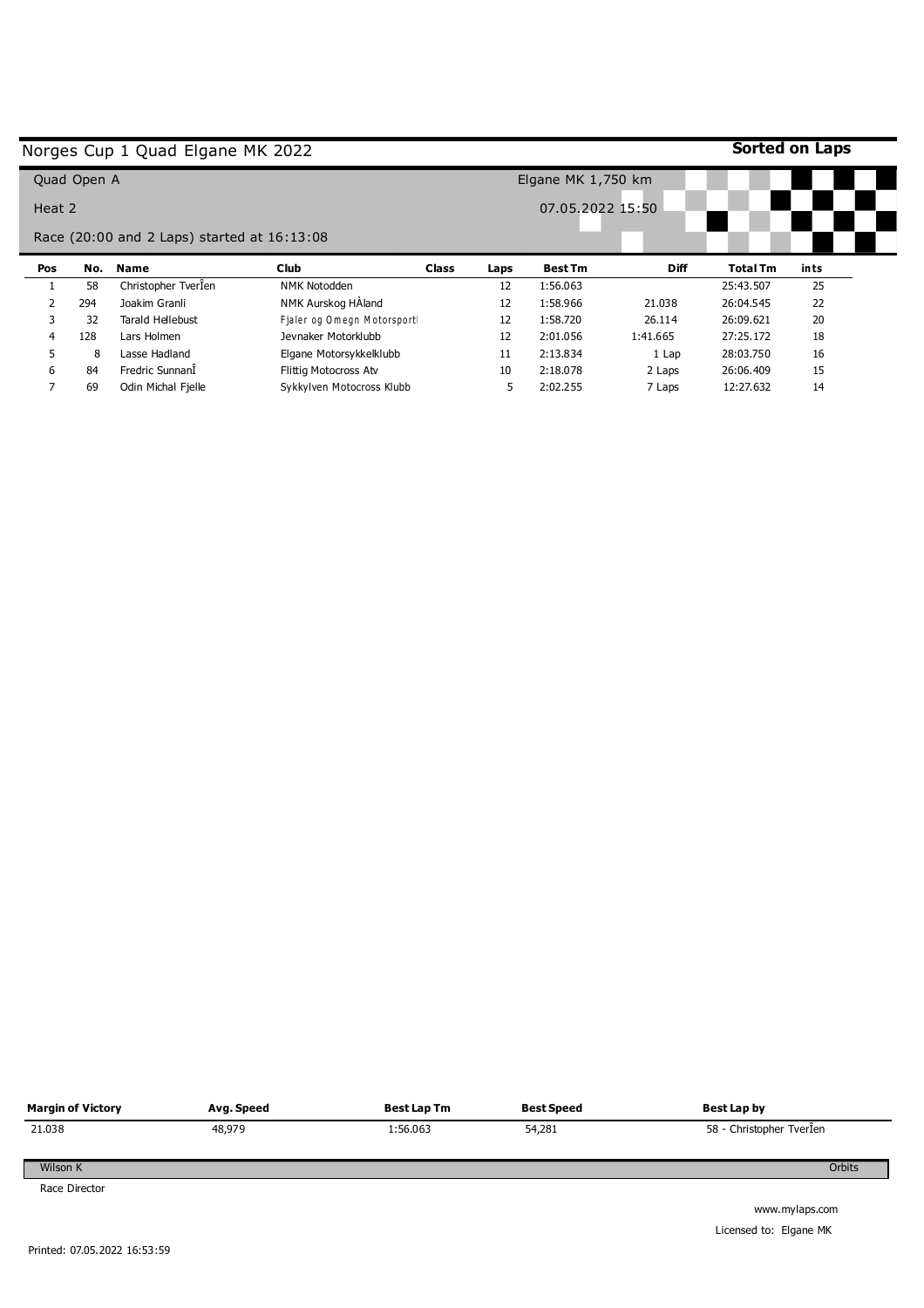|     | Quad Open A |                     |                                 |      | Elgane MK $1,750$ km |     |           |                           |  |  |
|-----|-------------|---------------------|---------------------------------|------|----------------------|-----|-----------|---------------------------|--|--|
|     |             | Sammenlagt Open A   |                                 |      |                      |     |           |                           |  |  |
|     |             |                     |                                 |      |                      |     |           |                           |  |  |
|     |             |                     |                                 |      |                      |     |           |                           |  |  |
|     | No.         | Name                | Club                            |      |                      | R1. |           |                           |  |  |
| Pos | 58          | Christopher Tverlen | NMK Notodden                    | Make | Class                | 25  | R2.<br>25 | <b>Total points</b><br>50 |  |  |
|     | 294         | Joakim Granli       | NMK Aurskog HAland              |      | that has to          | 20  | 22        | 42                        |  |  |
|     | 32          | Tarald Hellebust    | Fjaler og Omegn Motorsportklubb |      | dan bina b           | 22  | 20        | 42                        |  |  |
|     | 128         | Lars Holmen         | Jevnaker Motorklubb             |      | dan bari             | 18  | 18        | 36                        |  |  |
|     | 8           | Lasse Hadland       | Elgane Motorsykkelklubb         |      | dan banda            | 15  | 16        | 31                        |  |  |
| 6   | 84          | Fredric SunnanÎ     | Flittig Motocross Atv           |      | dan bina b           | 16  | 15        | 31                        |  |  |

Wilson K Race Director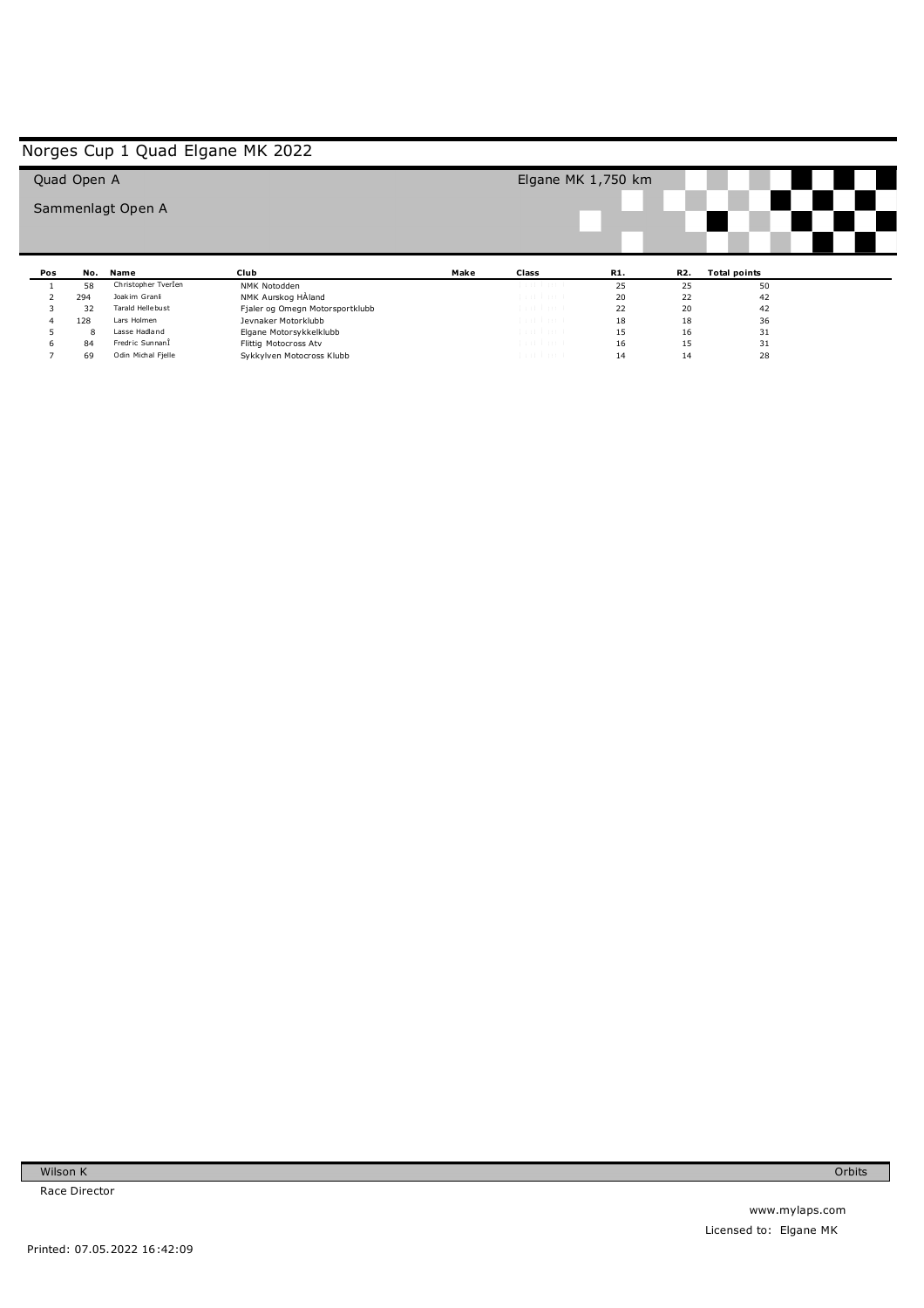|           |                    | Norges Cup 1 Quad Elgane MK 2022            |              |                |             |                   |                    | Sorted on Best Lap time |
|-----------|--------------------|---------------------------------------------|--------------|----------------|-------------|-------------------|--------------------|-------------------------|
|           |                    | Damer / Quad Open B                         |              |                |             |                   | Elgane MK 1,750 km |                         |
|           | Trening / Tidskval |                                             |              |                |             |                   | 07.05.2022 10:10   |                         |
|           |                    | Qualifying (15:00 Time) started at 10:14:56 |              |                |             |                   |                    |                         |
| Pos       | No.                | <b>Name</b>                                 | <b>Class</b> | <b>Best Tm</b> | <b>Diff</b> | <b>Best Speed</b> | Make<br>In Lap     | Club                    |
| Quad Dame |                    |                                             |              |                |             |                   |                    |                         |
|           | 9                  | Celina Kasin                                | Quad Dame    | 2:36.366       |             | 40,290            | 4                  | NMK Notod               |
| 2         | 3                  | Malin SArhaug                               | Quad Dame    | 2:46.593       | 10.227      | 37,817            | 3                  | N M K A ursk            |
| 3         | 17                 | Maiken Scrhaug                              | Ouad Dame    | 3:09.546       | 33.180      | 33,237            | 3                  | N M K A ursk            |
|           | 88                 | Sigve SunnanI                               |              | 2:11.963       |             | 47,741            | $\overline{2}$     | Flittig M oto           |
| 2         | 103                | Jan Tore Briskelund                         |              | 2:14.831       | 2.868       | 46,725            | 2                  | Jevnaker M              |
| 3         | 116                | Jonas Vesetrud                              |              | 2:18.929       | 6.966       | 45,347            | 2                  | Jevnaker M              |
| 4         | 21                 | Egidijus Buozis                             |              | 2:30.401       | 18.438      | 41,888            | 3                  | Jevnaker M              |
| 5         | 14                 | <b>Mathias Gustavsen</b>                    |              | 2:38.580       | 26.617      | 39,728            | 5                  | N ÀtterÀy M             |
| 6         | 22                 | JÄrgen Wennberg                             |              | 2:39.677       | 27.714      | 39,455            | 2                  | Flittig M oto           |
| 7         | 5                  | Stian Henriksen                             |              | 2:41.665       | 29.702      | 38,969            | 2                  | Elgane MK               |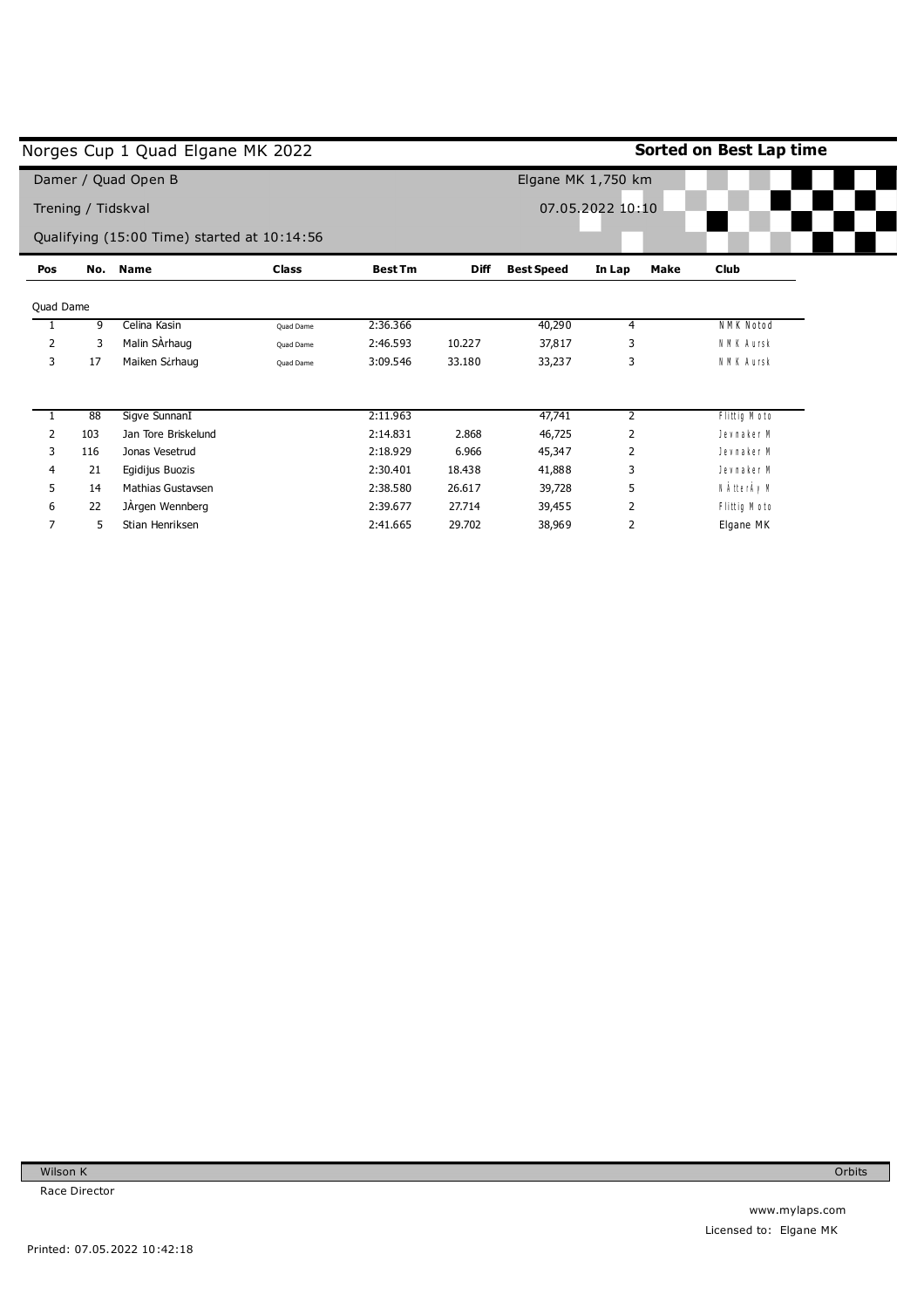|                |     | Norges Cup 1 Quad Elgane MK 2022            |                              |              |                  |                    |             |                 | Sorted on Laps  |
|----------------|-----|---------------------------------------------|------------------------------|--------------|------------------|--------------------|-------------|-----------------|-----------------|
|                |     | Damer / Quad Open B                         |                              |              |                  | Elgane MK 1,750 km |             |                 |                 |
| Heat 1         |     |                                             |                              |              | 07.05.2022 12:40 |                    |             |                 |                 |
|                |     | Race (15:00 and 2 Laps) started at 12:44:41 |                              |              |                  |                    |             |                 |                 |
| Pos            | No. | <b>Name</b>                                 | <b>Club</b>                  | <b>Class</b> | Laps             | <b>Best Tm</b>     | <b>Diff</b> | <b>Total Tm</b> | ints            |
| Quad Dame      |     |                                             |                              |              |                  |                    |             |                 |                 |
|                | 9   | Celina Kasin                                | <b>NMK Notodden</b>          | Quad Dame    | 7                | 2:34.699           |             | 22:03.239       | 25              |
| $\overline{2}$ | 3   | Malin SArhaug                               | NMK Aurskog HAland           | Quad Dame    | 7                | 2:45.506           | 1:36.870    | 23:40.109       | 22              |
| 3              | 17  | Maiken Sirhaug                              | NMK Aurskog HAland           | Quad Dame    | 6                | 2:52.815           | 1 Lap       | 21:15.513       | 20              |
|                | 116 | Jonas Vesetrud                              | Jevnaker Motorklubb          |              | 8                | 2:17.439           |             | 20:53.403       | $\overline{25}$ |
| 2              | 103 | Jan Tore Briskelund                         | Jevnaker Motorklubb          |              | 8                | 2:08.474           | 38.273      | 21:31.676       | 22              |
| 3              | 7   | Bj¿rn Ivar RŒdland                          | <b>Action Sport Setesdal</b> |              | 8                | 2:18.562           | 1:45.713    | 22:39.116       | 20              |
| 4              | 21  | Egidijus Buozis                             | Jevnaker Motorklubb          |              | 8                | 2:30.222           | 2:18.196    | 23:11.599       | 18              |
| 5              | 88  | Sigve SunnanÎ                               | Flittig Motocross Atv        |              |                  | 2:20.756           | 1 Lap       | 19:28.635       | 16              |
| 6              | 14  | Mathias Gustavsen                           | NAtterAy Motorsportklubb     |              |                  | 2:36.834           | 1 Lap       | 21:08.918       | 15              |
|                | 22  | JÄrgen Wennberg                             | Flittig Motocross Atv        |              |                  | 2:26.328           | 1 Lap       | 22:37.492       | 14              |
| 8              | 9   | Stein Arild Wiik Hansen                     | Vennesla MSK                 |              |                  | 2:42.851           | 1 Lap       | 22:58.988       | 13              |

| <b>Margin of Victory</b> | Avg. Speed | <b>Best Lap Tm</b> | <b>Best Speed</b> | Best Lap by               |
|--------------------------|------------|--------------------|-------------------|---------------------------|
| 38.273                   | 40,211     | 2:08.474           | 49,037            | 103 - Jan Tore Briskelund |
| Wilson K                 |            |                    |                   | Orbits                    |
| Race Director            |            |                    |                   |                           |
|                          |            |                    |                   | www.mylaps.com            |

L,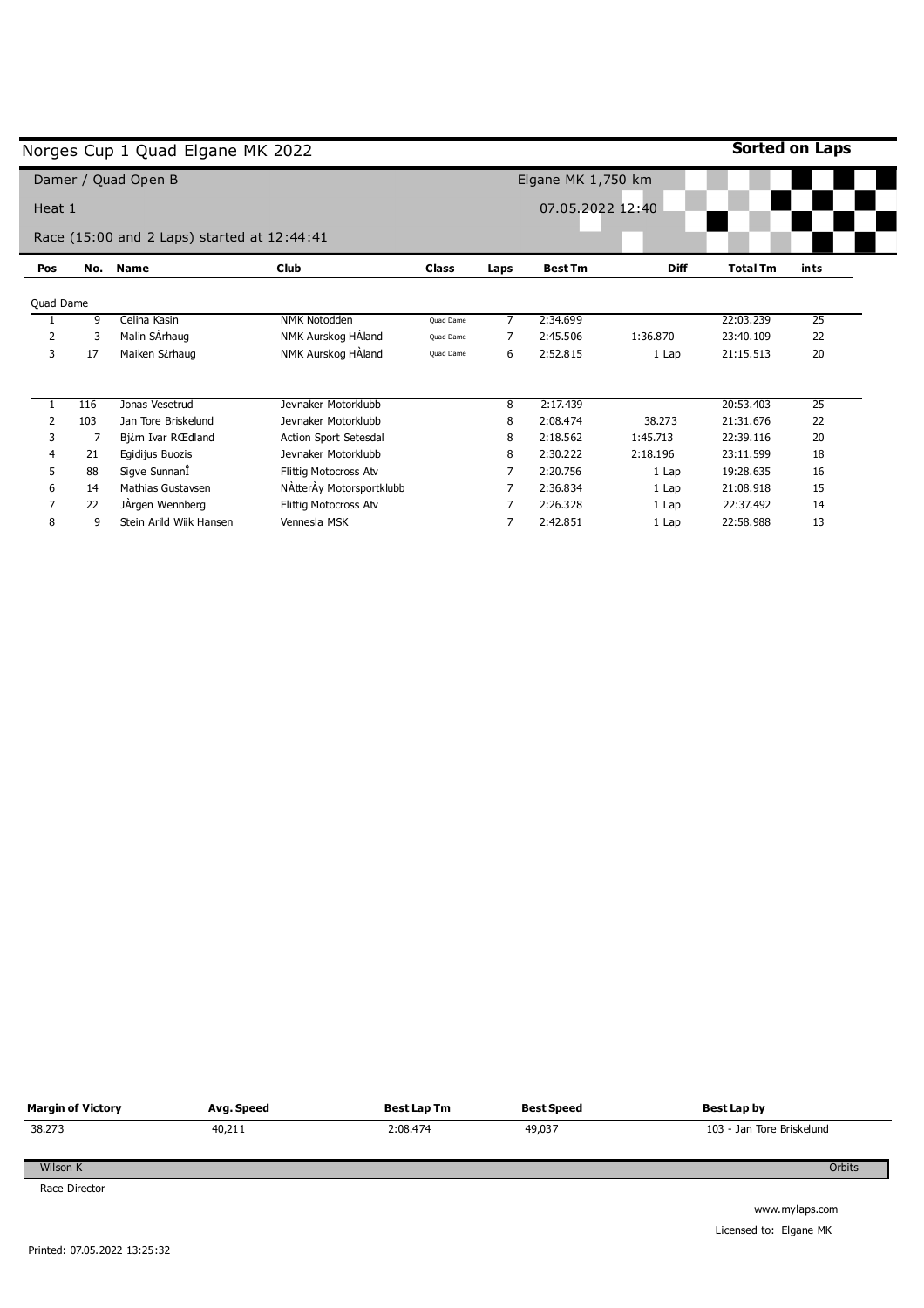|           |     | Norges Cup 1 Quad Elgane MK 2022            |                          |              |      |                    |             |                 | Sorted on Laps  |
|-----------|-----|---------------------------------------------|--------------------------|--------------|------|--------------------|-------------|-----------------|-----------------|
|           |     | Damer / Quad Open B                         |                          |              |      | Elgane MK 1,750 km |             |                 |                 |
| Heat 2    |     |                                             |                          |              |      | 07.05.2022 15:25   |             |                 |                 |
|           |     | Race (15:00 and 2 Laps) started at 15:45:17 |                          |              |      |                    |             |                 |                 |
| Pos       | No. | <b>Name</b>                                 | <b>Club</b>              | <b>Class</b> | Laps | <b>Best Tm</b>     | <b>Diff</b> | <b>Total Tm</b> | ints            |
| Quad Dame |     |                                             |                          |              |      |                    |             |                 |                 |
|           | 9   | Celina Kasin                                | <b>NMK Notodden</b>      | Quad Dame    |      | 2:40.567           |             | 21:17.368       | 25              |
| 2         | 3   | Malin SArhaug                               | NMK Aurskog HAland       | Quad Dame    |      | 2:43.489           | 43.901      | 22:01.269       | 22              |
| 3         | 17  | Maiken Sirhaug                              | NMK Aurskog HAland       | Quad Dame    | 6    | 2:57.544           | 1 Lap       | 21:13.183       | 20              |
|           | 116 | Jonas Vesetrud                              | Jevnaker Motorklubb      |              | 8    | 2:19.664           |             | 20:26.629       | $\overline{25}$ |
| 2         |     | Bj¿rn Ivar RŒdland                          | Action Sport Setesdal    |              | 8    | 2:21.778           | 1:23.891    | 21:50.520       | 22              |
| 3         | 21  | Egidijus Buozis                             | Jevnaker Motorklubb      |              | 8    | 2:34.030           | 2:08.379    | 22:35.008       | 20              |
| 4         | 14  | Mathias Gustavsen                           | NAtterAy Motorsportklubb |              |      | 2:37.992           | 1 Lap       | 20:41.713       | 18              |
| 5         | 9   | Stein Arild Wijk Hansen                     | Vennesla MSK             |              | 6    | 2:55.032           | 2 Laps      | 22:19.297       | 16              |
| 6         | 103 | Jan Tore Briskelund                         | Jevnaker Motorklubb      |              | 4    | 2:15.115           | 4 Laps      | 11:32.153       | 15              |
| 7         | 22  | JArgen Wennberg                             | Flittig Motocross Atv    |              | 3    | 2:30.540           | 5 Laps      | 10:46.405       | 14              |

| <b>Margin of Victory</b> | Avg. Speed | Best Lap Tm | <b>Best Speed</b> | Best Lap by               |
|--------------------------|------------|-------------|-------------------|---------------------------|
| 1:23.891                 | 41,088     | 2:15.115    | 46,627            | 103 - Jan Tore Briskelund |
| Wilson K                 |            |             |                   | Orbits                    |
| Race Director            |            |             |                   |                           |
|                          |            |             |                   | www.mylans.com            |

 $\overline{a}$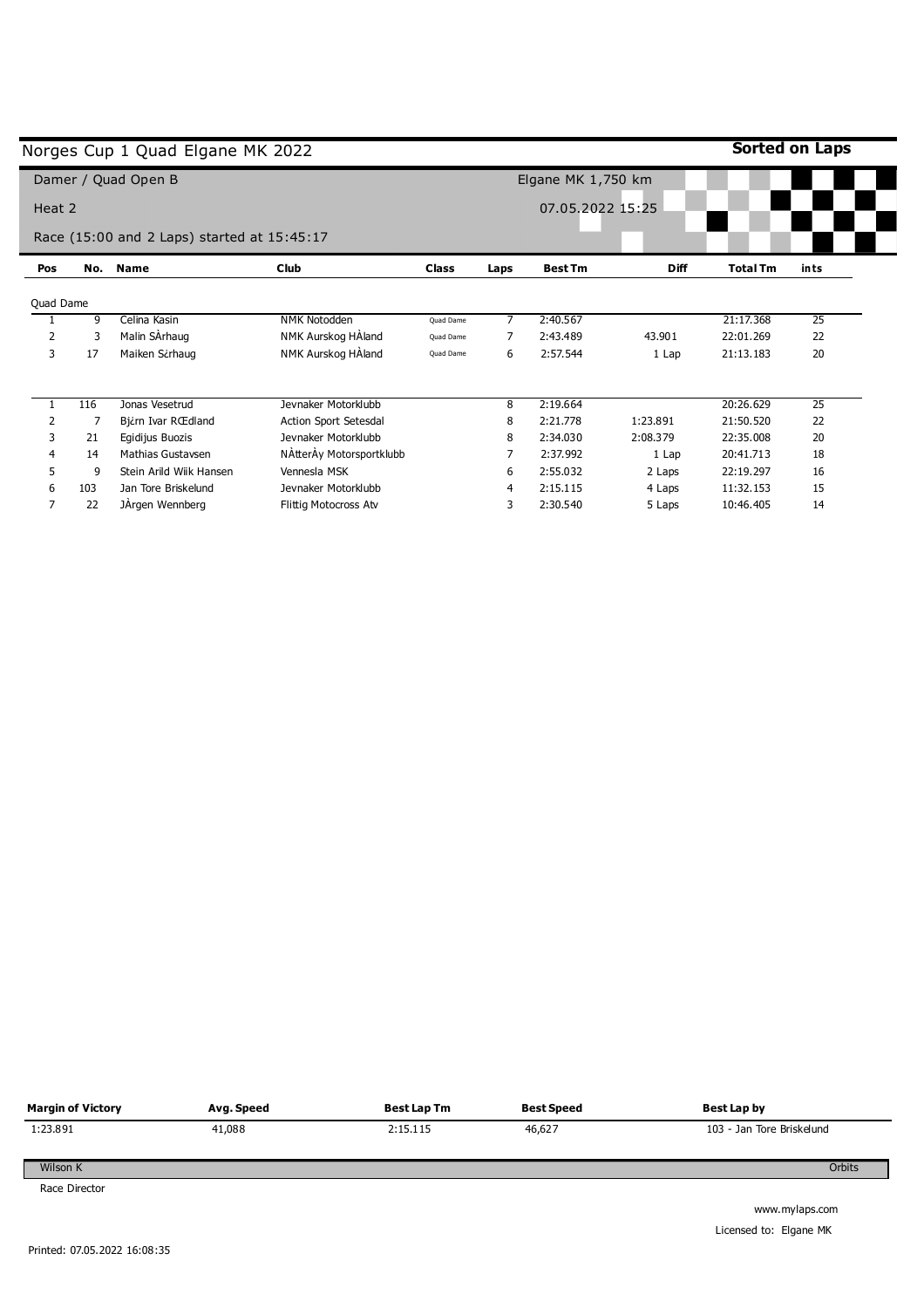|     |         | Damer / Quad Open B             |                                          |      | Elgane MK 1,750 km     |          |          |                     |  |
|-----|---------|---------------------------------|------------------------------------------|------|------------------------|----------|----------|---------------------|--|
|     |         |                                 |                                          |      |                        |          |          |                     |  |
|     |         | Sammenlagt Damer                |                                          |      |                        |          |          |                     |  |
|     |         |                                 |                                          |      |                        |          |          |                     |  |
|     |         |                                 |                                          |      |                        |          |          |                     |  |
|     |         |                                 |                                          |      |                        |          |          |                     |  |
|     |         |                                 |                                          |      |                        |          |          |                     |  |
|     |         |                                 |                                          |      |                        |          |          |                     |  |
| Pos | No.     | Name                            | Club                                     | Make | Class                  | R1.      | R2.      | <b>Total points</b> |  |
|     | q       | Celina Kasin                    | NMK Notodden                             |      | Quad Dame              | 25       | 25       | 50                  |  |
| 3   | 3<br>17 | Malin SÀrhaug<br>Maiken Sirhaug | NMK Aurskog HAland<br>NMK Aurskog HÀland |      | Quad Dame<br>Quad Dame | 22<br>20 | 22<br>20 | 44<br>40            |  |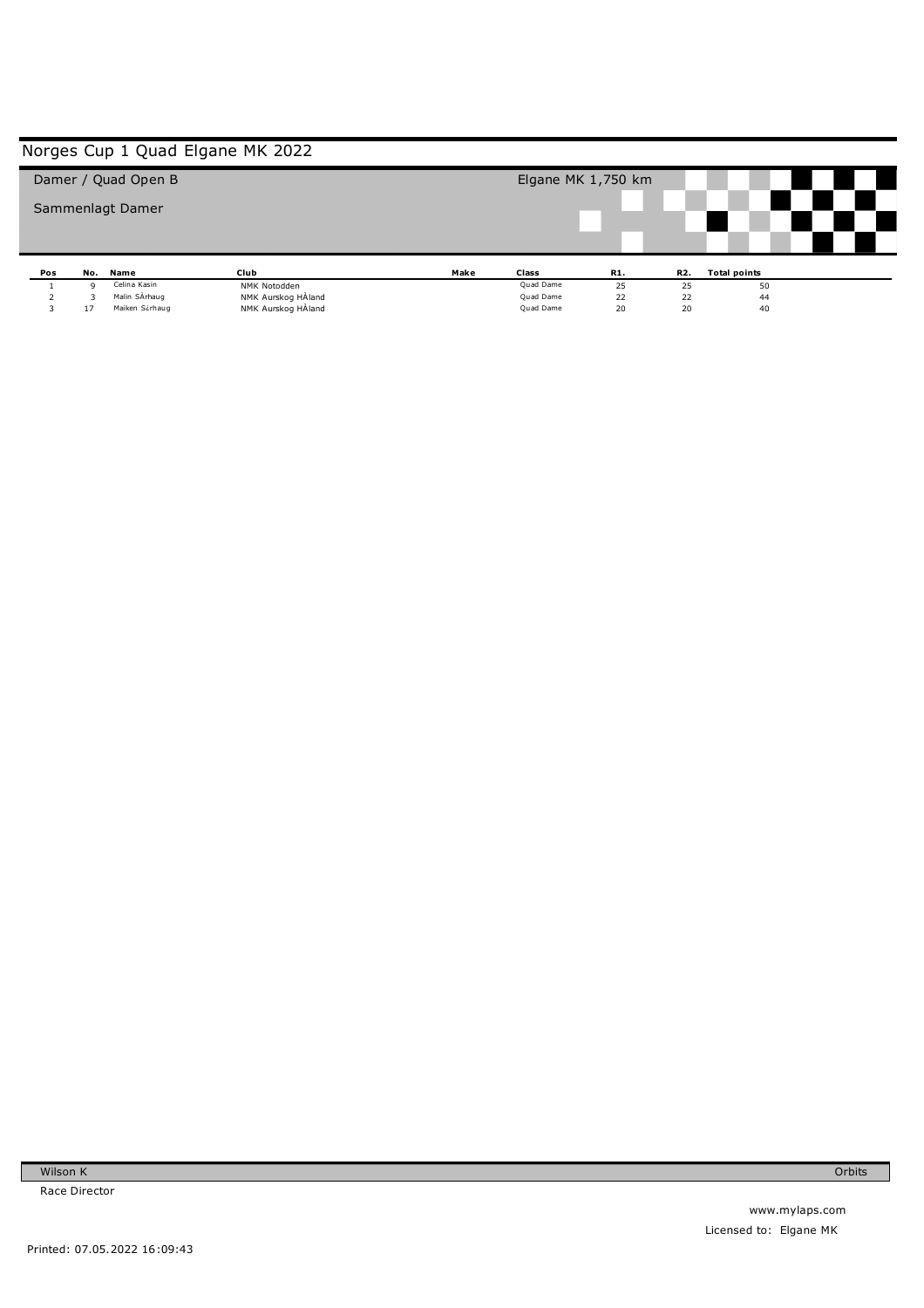|     |     | Damer / Quad Open B     |                          |      | Elgane MK $1,750$ km |     |     |                     |  |  |
|-----|-----|-------------------------|--------------------------|------|----------------------|-----|-----|---------------------|--|--|
|     |     | Sammenlagt Open B       |                          |      |                      |     |     |                     |  |  |
|     |     |                         |                          |      |                      |     |     |                     |  |  |
|     |     |                         |                          |      |                      |     |     |                     |  |  |
|     |     |                         |                          |      |                      |     |     |                     |  |  |
| Pos | No. | Name                    | Club                     | Make | Class                | R1. | R2. | <b>Total points</b> |  |  |
|     | 116 | Jonas Vesetrud          | Jevnaker Motorklubb      |      | tud turt             | 25  | 25  | 50                  |  |  |
|     |     | Bjirn Ivar RŒdland      | Action Sport Setesdal    |      | that has to          | 20  | 22  | 42                  |  |  |
| 3   | 21  | Eqidijus Buozis         | Jevnaker Motorklubb      |      | that has to          | 18  | 20  | 38                  |  |  |
|     | 103 | Jan Tore Briskelund     | Jevnaker Motorklubb      |      | dan barat            | 22  | 15  | 37                  |  |  |
|     | 14  | Mathias Gustavsen       | NAtterAy Motorsportklubb |      | dent knock.          | 15  | 18  | 33                  |  |  |
| 6   | 9   | Stein Arild Wiik Hansen | Vennesla MSK             |      | dan barat            | 13  | 16  | 29                  |  |  |
|     | 22  | JÅrgen Wennberg         | Flittig Motocross Atv    |      | dan barat            | 14  | 14  | 28                  |  |  |

Wilson K Race Director